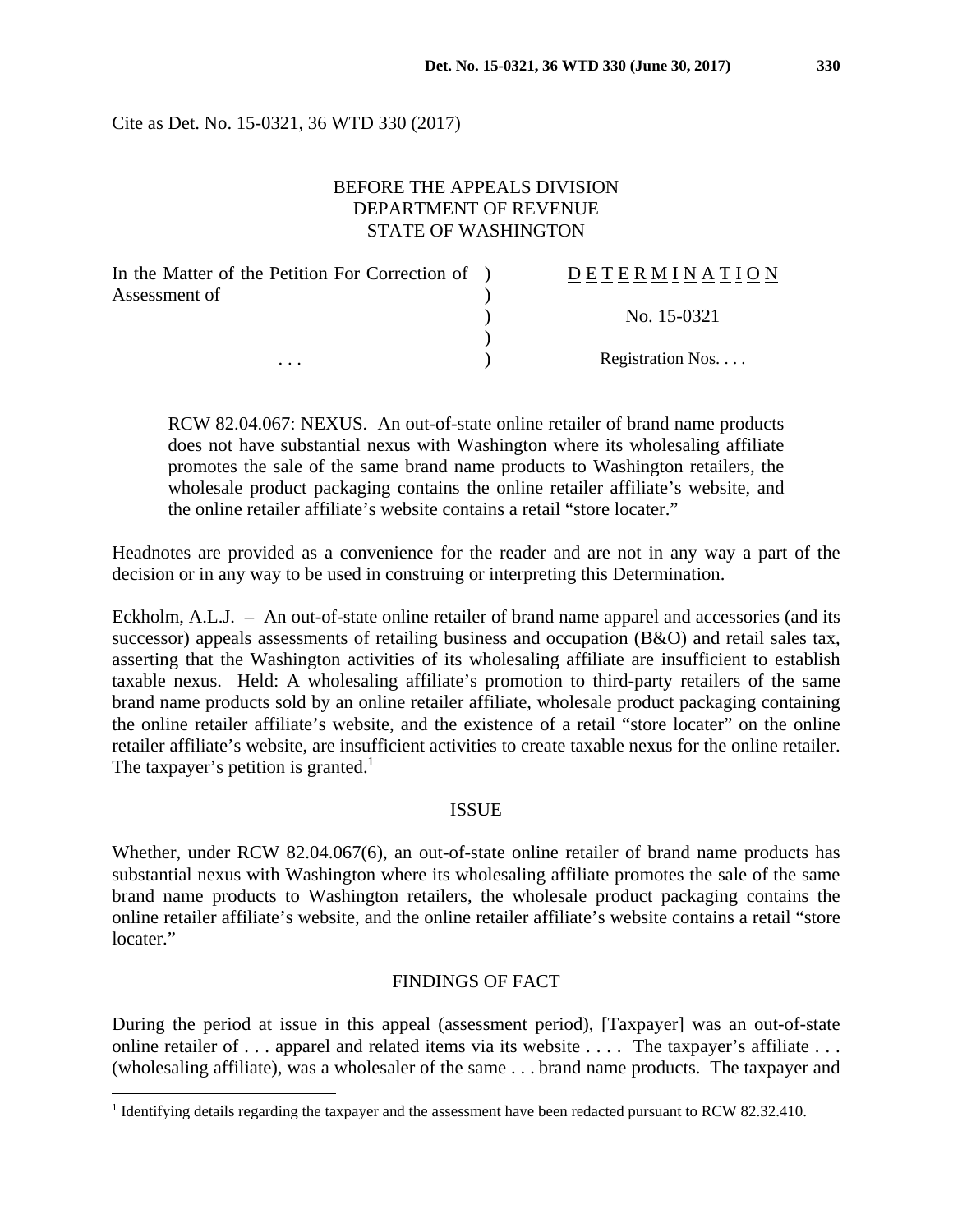the wholesaling affiliate were subsidiaries of . . . Corporation, a global apparel and footwear company. In June 2014, the taxpayer merged into the wholesaling affiliate, which then merged into . . . (the taxpayer's successor), another subsidiary of . . . Corporation. The taxpayer's successor also operates . . . retail stores in Washington. Following the merger, the taxpayer's successor began reporting retailing B&O tax and retail sales tax on its online sales to Washington customers.

The taxpayer's sales to Washington residents during the assessment period were made online via the . . . website and delivery was made by common carrier. Products were shipped with a return label and included directions for product return by mail to the . . . distribution center located [out-of-state]. The taxpayer indicates its website contained the same directions regarding returns, as represented currently on the website.<sup>2</sup> The website includes a "store locater" search tool that identifies third-party retail outlet locations of . . . products, including locations in Washington.<sup>3</sup>

The wholesaling affiliate contracted with an independent representative to work in Washington to solicit wholesale sales of . . . products to third-party retailers, maintain relationships with the third-party retailers that purchased the wholesale products, and apprise the retailers of new products. The independent representative is paid commission based on its wholesale sales. The wholesaling affiliate also employed a Washington resident responsible for meeting with thirdparty wholesale customers to maintain the wholesale relationship and educate retail staff on the wholesale products. The wholesaling affiliate did not operate any retail brick and mortar stores in Washington. The packaging of the brand name products that the wholesaling affiliate sold to the third-party retailers contains the taxpayer's website . . . . The taxpayer does not have any relationship with the wholesaling affiliate's Washington employee or the independent representative.

The Department of Revenue (Department) Tax Discovery Section of the Compliance Division (Compliance Division) initiated an investigation of the taxpayer and the wholesaling affiliate's Washington activities for the period January 1, 2008, through December 31, 2013. Based on its investigation, the Compliance Division determined that the wholesaling affiliate's marketing of . . . brand products was extensive and contributed to establishing and maintaining a market for the taxpayer's online sales of . . . products in Washington. The Compliance Division concluded that the marketing activities of the two affiliates complemented each other in an effort to foster the sales of the brand name products in Washington for both entities, based on the following: both the taxpayer and the wholesaling affiliate sold the same brand name products; the packaging of the products for wholesale and online sales was indistinguishable; the packaging contained the website of the taxpayer; the taxpayer's website displayed a "store locater" search tool that identified third-party retail outlet locations of . . . products, including locations in Washington; the taxpayer's website included extensive information regarding . . . products that "showroomed" the products for the wholesaling affiliate; and the taxpayer's website referenced the . . . guarantee for return of products purchased at the third-party retail stores or online.<sup>4</sup> As a result, the Compliance Division issued assessments against the taxpayer of retailing B&O tax, retail sales

<sup>2</sup> *See* . . . (last accessed November 2, 2015). 3 *See* . . . (last accessed November 2, 2015). 4

*See* Compliance Division supplemental response, July 13, 2015; . . . (last accessed November 2, 2015).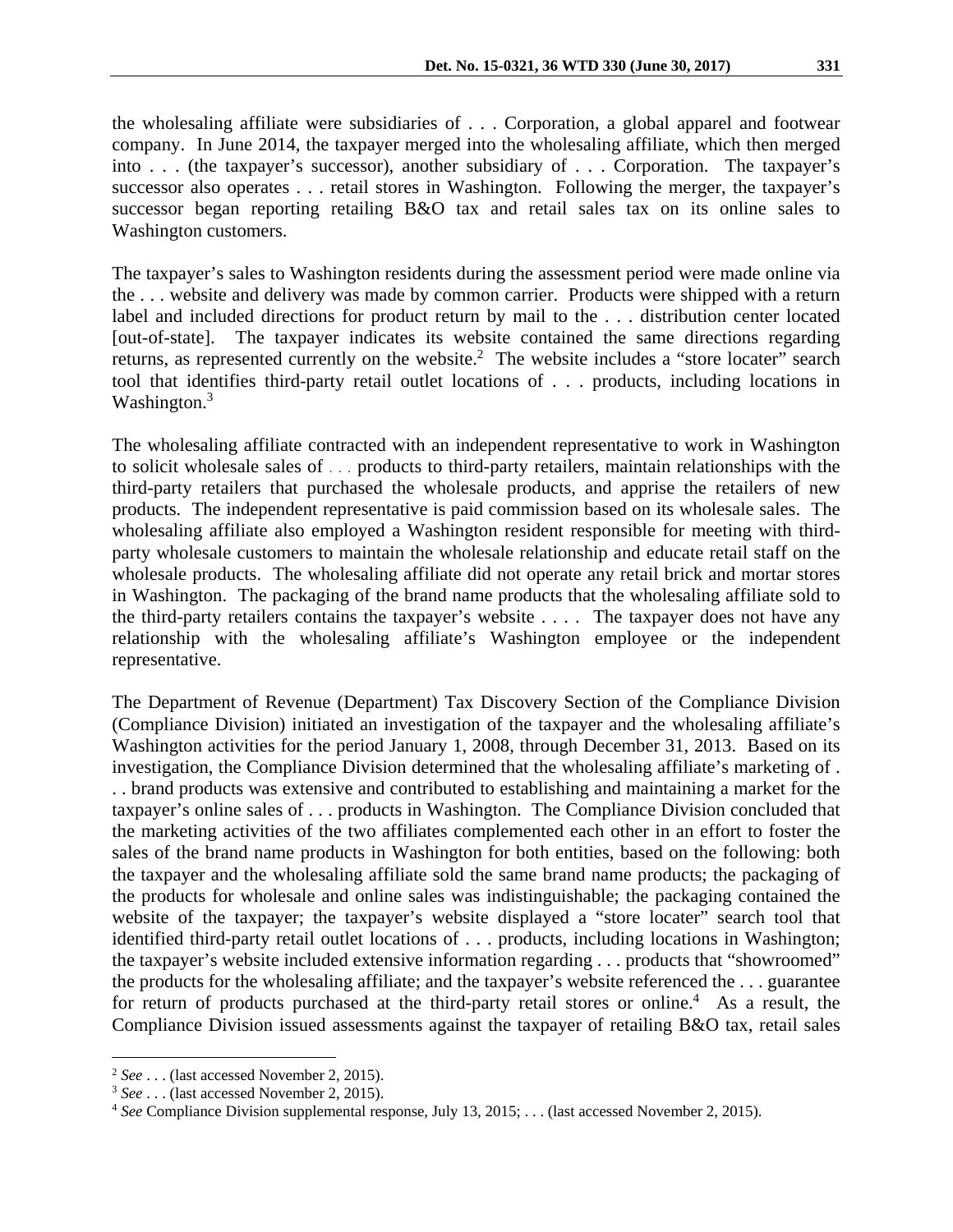tax, penalties, and interest, in the total amount of  $\$\dots$ <sup>5</sup> The taxpayer appealed the assessments, asserting that the activities of the wholesaling affiliate were insufficient to establish the taxpayer's nexus with Washington.

On appeal, the taxpayer provided additional information regarding the wholesaling affiliate's activities in Washington in relationship to the taxpayer. The taxpayer provided the agreement between the wholesaling affiliate and its independent representative, and a sample agreement between the wholesaling affiliate and a third-party retailer. In addition, the taxpayer provided responses to a list of detailed questions regarding the wholesaling affiliate's and its representatives' communication with third-party retailers (and their customers) in relation to the taxpayer and its website. All the information provided by the taxpayer indicated that the thirdparty retailers were not required to, and as a practice did not, accept returns of products purchased online by Washington customers, and that the wholesaling affiliate in no way encourages third-party retailers to make purchases or returns via the taxpayer's website, or directs their retail customers to use the taxpayer's website for purchases or returns, or for any purpose.

In response to this additional information provided by the taxpayer, the Compliance Division filed a supplemental response. With its response, the Compliance Division included a declaration of one of its representatives regarding his purchase of a . . . product from the taxpayer's website and return of that product to a retail store in Washington in June of 2015, and described the transactions as follows:

[T]he Department purchased a . . . product via Taxpayer's website. . . . Retail sales tax was collected during the transaction and the product was delivered via USPS. The Department took the product to an affiliate in-state company . . . and was informed that the product could be exchanged for another . . . product. The product was exchanged for another . . . product of lesser value and a refund was received for the price difference. . . . The employee also stated that the product purchased from [Taxpayer's website] had scanned into their inventory and showed no difference from any other . . . product in their current inventory. The employee stated that because of the identical product line, without a receipt, they would have no way to substantiate if the product was originally purchased from [Taxpayer's website] or from their retail location.  $\ldots$ <sup>6</sup>

The taxpayer points out that the purchase and return occurred in June 2015, well after the assessment period and after the taxpayer had merged with the wholesaling affiliate and the taxpayer's successor, which operates . . . retail stores. The online sales now operate through a corporate division of the taxpayer's successor, an entity that concedes nexus with Washington

<sup>&</sup>lt;sup>5</sup> Document No. . . . , for the period January 1, 2009, through December 31, 2013, included assessments of retail sales tax of \$ . . . , retailing B&O tax of \$ . . . , delinquency penalty of \$ . . . , interest of \$ . . . , and assessment penalty of \$ . . . , for a total amount of \$ . . . . Document No. . . . , for the period January 1, 2008, through December 31, 2008, included assessments of retail sales tax of  $\$\dots$ , retailing B&O tax of  $\$\dots$ , delinquency penalty of  $\$\dots$ , interest of \$ . . . , and assessment penalty of \$ . . . , for a total amount of \$ . . . . The assessments were subsequently assumed in Warrant No. . . . , filed November 10, 2014. On November 13, 2014, an Assessment of Successorship Liability, for the amounts contained in Warrant No.  $\dots$ , was issued against  $\dots$  as successor to the taxpayer  $\dots$ . The taxpayers do not dispute . . . liability as a successor.

Compliance Division supplemental response, dated July 13, 2015, at page 4.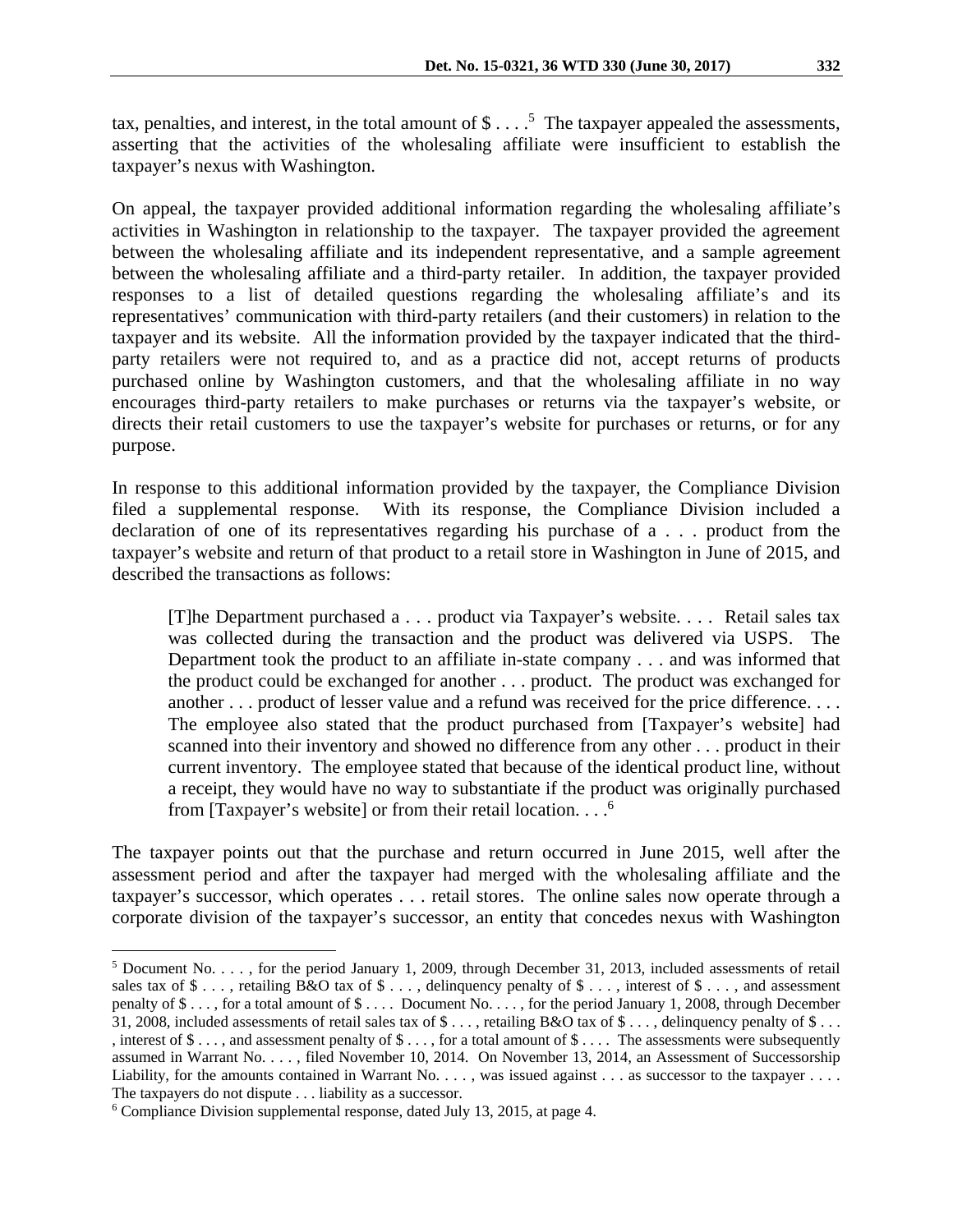and is reporting tax on its online sales to Washington customers. The taxpayer also notes that the described return was contrary to the return policy of . . . , but in any event, the transaction occurred after the described mergers and the taxpayer's successor's concession of nexus.

## ANALYSIS

The B&O tax is imposed on every person for the act or privilege of engaging in business activities in Washington. RCW 82.04.220. The tax is measured by applying particular rates against the value of products, gross proceeds of sale, or gross income of the business as the case may be. RCW 82.04.220. Persons making retail sales are subject to retailing B&O tax on the gross proceeds of sales. RCW 82.04.050; RCW 82.04.250. All sales of tangible personal property to consumers in the state of Washington are subject to retail sales tax, unless the state is prohibited from taxing the sale under the constitution of this state or the federal constitution, or there is some other specific statutory exception or exemption from the tax. RCW 82.08.020; RCW 82.04.050; RCW 82.08.0254. The retail sales tax is required to be collected by the seller. RCW 82.08.050.

A state cannot tax transactions that do not have a sufficient connection or "nexus" with that state. *See, e.g.*, *Complete Auto Transit, Inc. v. Brady*, 430 U.S. 274, 279, 97 S. Ct. 1076, 51 L. Ed. 2d 326 (1977); *Tyler Pipe Industries, Inc. v. Dep't. of Revenue*, 483 U.S. 232, 250, 107 S. Ct. 2810, 97 L. Ed. 2d 199 (1987); *Quill Corp. v. North Dakota*, 504 U.S. 298, 305, 112 S. Ct. 1904, 119 L. Ed. 2d 91 (1992); Det. No. 08-0128, 28 WTD 9, 13 (2008). This nexus requirement flows from limits on a state's jurisdiction to tax found in both the Due Process Clause and the Commerce Clause of the United States Constitution. *Quill,* 504 U.S. at 305; *Lamtec Corp. v. Dep't of Revenue,* 170 Wn.2d 838, 843, 246 P.3d 788 (2011); Det. No. 01-188, 21 WTD 289 (2002). Here, the taxpayer has only raised the issue of lack of nexus under the Commerce Clause.

The United States Supreme Court has identified certain requirements under the Commerce Clause for a state to impose tax on an out-of-state business. In *Complete Auto,* the Court held that the Commerce Clause requires that the tax: (1) be applied to an activity with "substantial nexus" with the taxing state, (2) be fairly apportioned, (3) not discriminate against interstate commerce, and (4) be fairly related to the services provided by the state. *Complete Auto,* 430 U.S. at 279. Here, the only element under the *Complete Auto* test that the taxpayer challenges is the first element, "substantial nexus."

RCW 82.04.067(6) sets forth the definition of "substantial nexus," consistent with that stated in *Complete Auto* and *Tyler Pipe*, for persons like the taxpayer that are engaged in retailing, wholesaling, and manufacturing business activity, as follows:

[A] person is deemed to have substantial nexus with this state if the person has physical presence in this state, which need only be demonstrably more than a slightest presence. For purpose of this subsection, a person is physically present in this state if the person has property or employees in this state. A person is also physically present in this state if the person, either directly or through an agent or other representative**,** engages in activities in this state that are significantly associated with the person's ability to establish or maintain a market for its products in this state.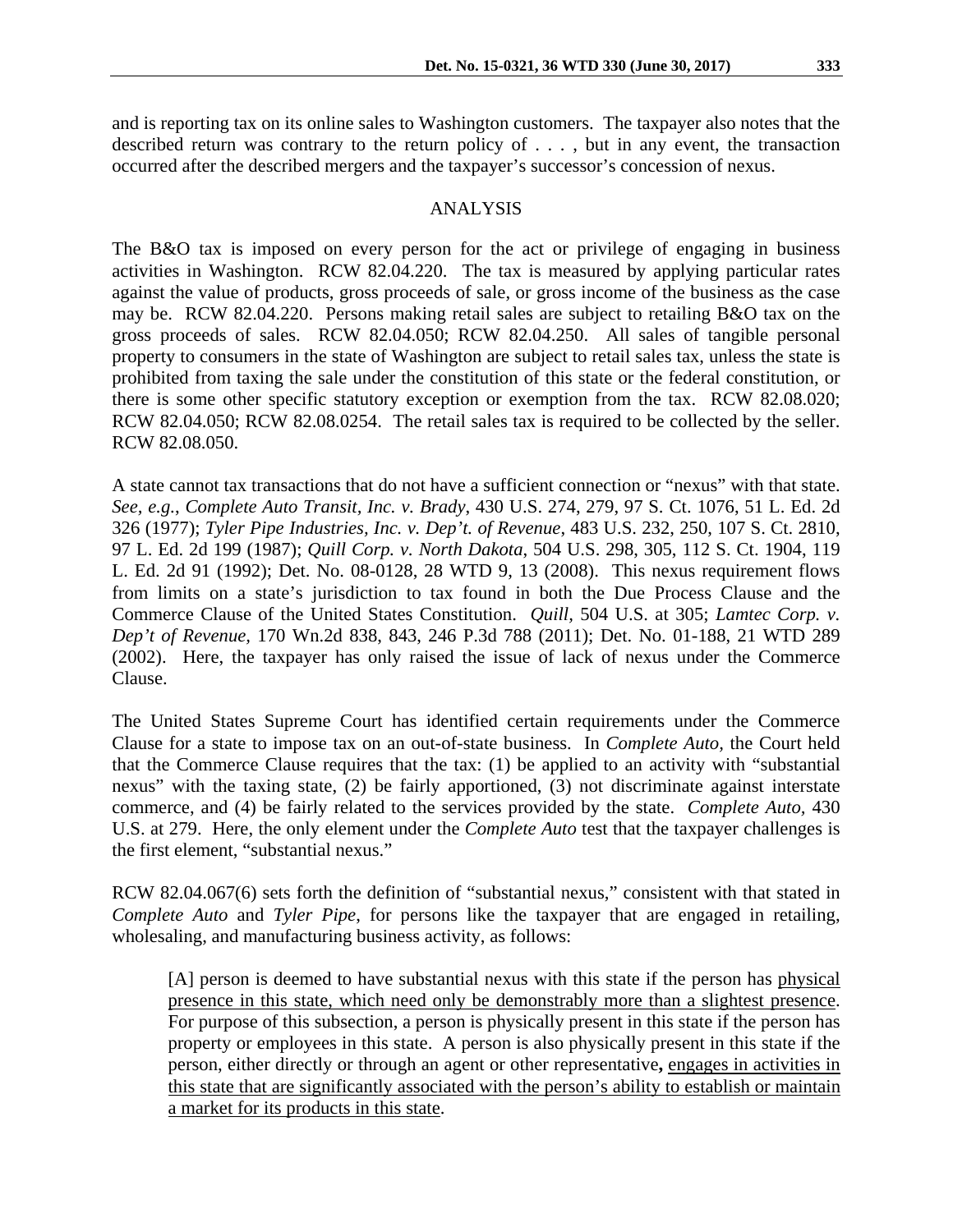(Emphasis added). *See also* WAC 458-20-193(102) (Rule 193(102)). We also note that "[n]exus for one sale is nexus for all sales . . . ." Det. No. 04-0208, 24 WTD 217, 224 (2005) (citing Det. No. 94-209, 15 WTD 96 (1994)). In other words, once substantial nexus is established for a particular taxpayer, that nexus generally extends to all of that taxpayer's sales that are received in Washington, unless some specific exception applies.

The taxpayer maintains that the wholesaling affiliate was a separate legal entity and was not acting as the taxpayer's representative, and that the activities of its wholesaling affiliate were not significant in relation to establishing or maintaining a market for the taxpayer's goods to merit a finding of nexus with Washington.

We agree that mere affiliation or common ownership of corporations is, independently, insufficient to link the activities and tax liabilities of one entity to the other. . . . Det. No. 96- 046, 16 WTD 074 (1996) (citing WAC 458-20-203 and quoting *American Sign & Indicator v. State*, 93 Wn.2d 427, 429, 610 P.2d 353 (1980) and *Rena-Ware Distribs., Inc. v. State*, 77 Wn.2d 514, 463 P.2d 622 (1970)); *see also* 28 WTD 9 at 16. The existence of an affiliate doing business in a state alone is insufficient to establish nexus for the out-of-state affiliate. 28 WTD at 16; s*ee, e.g., SFA Folio Collections, Inc. v. Bannon*, 217 Conn. 220, 585 A.2d 666, 668 (1991) (refusing to impute in-state presence of Saks Fifth Avenue stores to affiliated SFA Folio catalogue corporation); *Bloomingdale's By Mail, Ltd. v. Pennsylvania Dep't of Revenue*, 130 Pa.Cmwlth. 190, 567 A.2d 773 (1989), *aff'd per curiam*, 527 Pa. 347, 591 A.2d 1047 (1991) *cert. denied*, 504 US 955, 112 S. Ct. 2299 (1992) (refusing to impute in-state presence of Bloomingdale's stores to affiliated Bloomingdale's by Mail catalogue sales).

However, despite the fact that Washington respects the independence of corporate entities, any activity performed by an employee, agent, or other representative on behalf of a seller that is significantly associated with establishing or maintaining a market within this state, is sufficient to establish nexus. Rule 193(102)(a)(iii); *Standard Pressed Steel v. Dep't of Revenue*, 419 U.S. 560, 95 S. Ct. 706, 42 L. Ed. 2d 719 (1975); *Nat'l Geographic Society v. California Bd. Of Equalization,* 430 U.S. 551, 556, 97 S. Ct. 1386, 51 L. Ed. 2d 631 (1977)<sup>7</sup>; *Scripto, Inc. v. Carson*, 362 U.S. 207, 80 S. Ct. 619, 4 L. Ed. 2d 660 (1960); *Borders Online, LLC v. State Bd. of Equalization*, 129 Cal. App. 4<sup>th</sup> 1179, 29 Cal. Rptr. 3d 176 (2005); *Scholastic Book Clubs, Inc.*, *v. State Bd. of Equalization,* 207 Cal. App. 3d 734, 255 Cal. Rptr. 77 (1989); *see also* Det. No. 04-0148, 6 WTD 417 (1988).

For example, in *Borders Online*, the California Court of Appeals held that the activities of related brick and mortar stores, which operated through a separate but affiliated entity, established nexus for the online retailer, even though the online company did not have direct activities in California. *Borders Online*, 129 Cal. App. 4<sup>th</sup> at 1191-1192. The California court

<sup>7</sup> As the U.S. Supreme Court emphasized in *Nat'l Geographic*:

<sup>[</sup>T]he relevant constitutional test to establish the requisite nexus for requiring an out-of-state seller to collect and pay the use tax is not whether the duty to collect the use tax relates to the seller's activities carried on within the State, but simply whether the facts demonstrate "some definite link, some minimum connection, between the State and the person . . . it seeks to tax.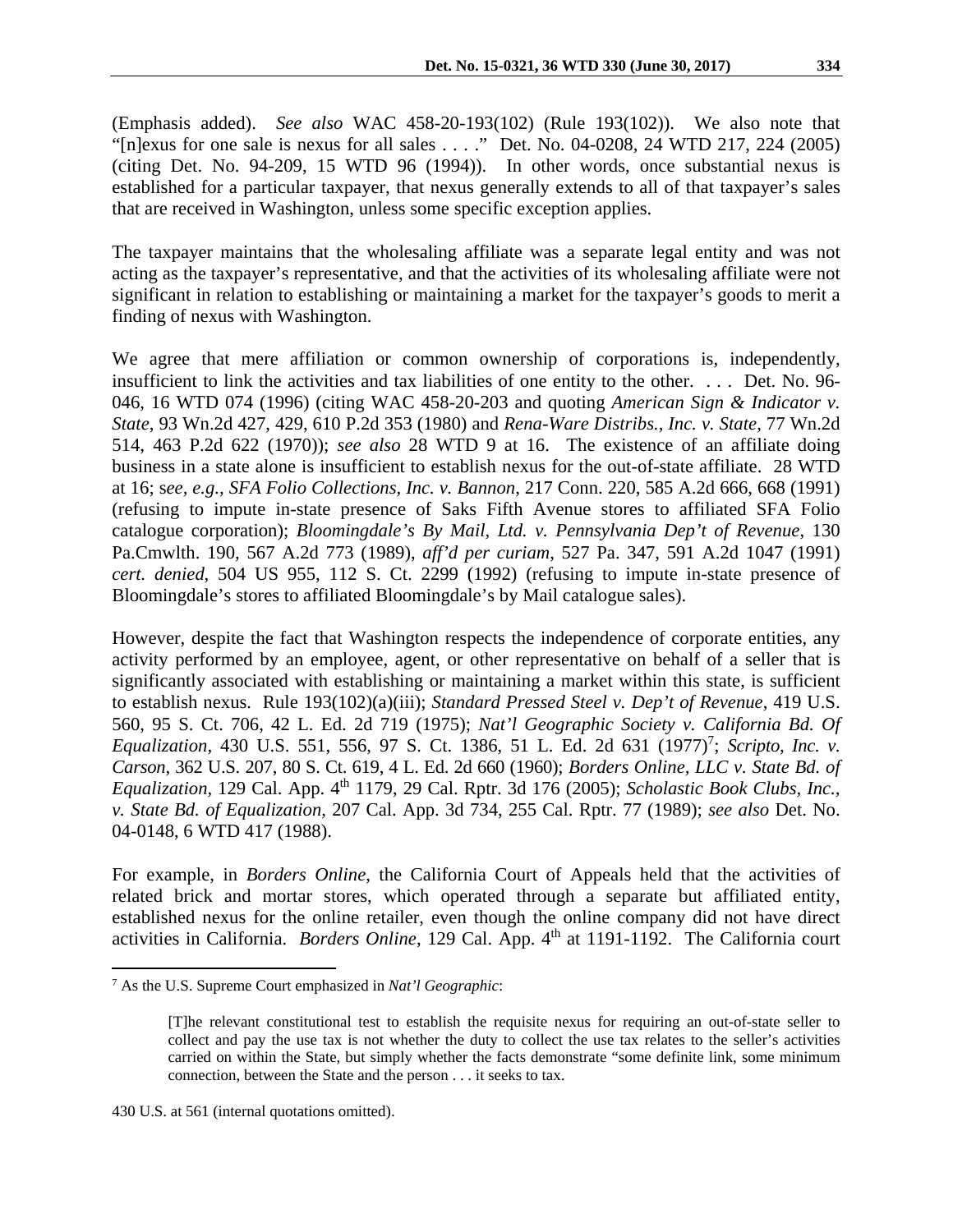concluded that the advertising and solicitation activities performed by the affiliated company made the affiliate the online entity's representative, which established nexus. *Id.* The court based this conclusion on the fact that the affiliate's separately owned brick and mortar stores accepted returns and exchanges of merchandise purchased online and promoted the website. *Id*. The *Borders Online* court held that easy returns "undoubtedly made purchasing merchandise on the website more attractive to California customers, as they would know that returning or exchanging any unwanted items would be far simpler than if they purchased items from an ecommerce retailer with no presence in California." *Id.* at 1193-1194.

The *Borders Online* court then went on to link the cross return policy between the affiliates with what it described as "cross-selling synergy" activities, including the sharing of market and financial data, use of similar brand logos, and sponsored weblinks, in stating:

We have already determined that Online's return policy was part of its strategy to build a market in California. We further note that Borders's efforts on Online's behalf were not limited to accepting returns from—and providing exchanges and credit card refunds to— Online customers. Borders's receipts were sometimes imprinted with "Visit us online at www.Borders.com," and Borders's employees were encouraged to refer customers to Online to find merchandise not available at Borders stores. The cross-selling synergy was also maintained by the use of similar logos, by the link to Borders' website from Online's website, and by the sharing of some market and financial data between the two entities. Online generated more than \$1.5 million in sales in California in 18 months. These facts amply support the conclusion that Online had a representative with a physical presence in the State and the representative's activities were "'significantly associated with [Online's] ability to establish and maintain a market in [the] state for the sales.""

*Id.* at 1199 (internal citations omitted.)

A similar holding was reached in *New Mexico Taxation and Revenue Dep't v. Barnesandnoble.com LLC*, 303 P.3d 824 (N.M. 2013). In *Barnesandnoble.com*, the New Mexico Supreme Court determined that an in-state brick and mortar retailer established nexus for an out-of-state affiliate online retailer where the two affiliates used common branding and the instate retailer: accepted returns of online purchases, sold gift cards that contained the online affiliate's web address and could be used to make purchases online, sold memberships in a loyalty program that gave customers a discount in making purchases from the online retailer, and shared with the online affiliate customers' email addresses. *Id.* at 827-828.

In both *Borders Online* and *Barnesandnoble.com*, the activities of the in-state affiliate that established nexus for the out-of-state affiliate included something more than the display of the out-of-state affiliate's web address and use of common branding.

The reasoning in *Borders Online* was discussed in 28 WTD 9, where the Department determined that the activities of an in-state distribution affiliate were insufficient to create nexus for an outof-state retailer of the same consumer brand name goods sold over the Internet and through telephone, and television infomercial marketing. 28 WTD at 14-16. Here, both the taxpayer and the Compliance Division cite 28 WTD 9 in support of their positions. We agree that the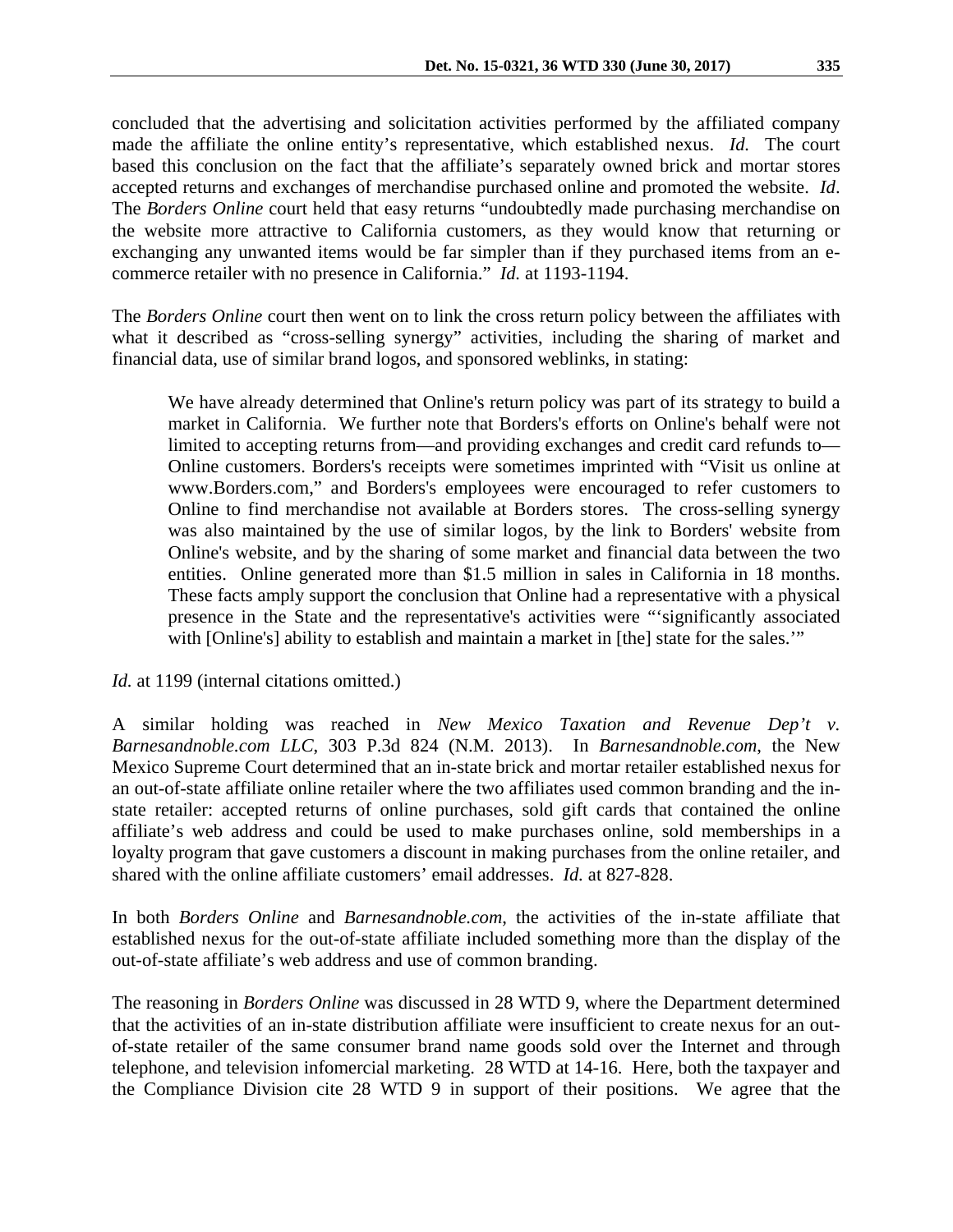reasoning and holding in 28 WTD 9 applies in this case, and also agree with the taxpayer that 28 WTD 9 supports a determination that the activities of the wholesaling affiliate have not established nexus for the taxpayer.

The assertions of the Department's Compliance Division in 28 WTD 9 are similar to those presented here. In 28 WTD 9, the Compliance Division asserted that the distribution affiliate sold and marketed the same brand name products as the taxpayer, and that the packaging of the brand name products sold by both entities displayed the out-of-state affiliate's web address. 28 WTD at 14. The Compliance Division also asserted in 28 WTD 9 that the affiliated companies engaged in collective and coordinated efforts to promote and sell the same brand name products, and that these efforts served to establish and maintain a market for the online affiliate taxpayer's goods in Washington. *Id.* [In 28 WTD 9, we] did not find that such coordinated efforts were sufficient to support a finding of nexus.

[We noted in 28 WTD 9] that even though the products sold by the distribution affiliate shared the same brand name as the out-of-state affiliate's products, and the retail packaging also carried the brand name and web address, the brand name similarity and connections between the affiliates were significantly different from that in *Borders Online* where the commonly branded local retail outlets were directly promoting and supporting sales of the Internet affiliate. *Id.* [We] also noted that the Washington retail outlets where the brand name products were sold were independent, third-party stores, and that though it was conceivable that the presence of a particular brand name product on the shelf of a retail store–especially where there was an indication that the product had been advertised on TV–may contribute to a customer subsequently watching an infomercial and making a purchase, this was, at best, an indirect form of marketing. 28 WTD 9 at 16. [We] held that the activities of the distribution affiliate's sales representative in Washington to facilitate wholesale sales were not comparable to the type of instate representation afforded by a commonly branded local retail outlet (as in *Borders Online*), and were not significantly associated with establishing or maintaining a market for the out-ofstate affiliate's products in Washington. *Id.* at 17.

Here, as in 28 WTD 9, the ... brand name products were sold at independent, third-party retail stores. In addition, the presence of the taxpayer's web address on the wholesale product packaging is insufficient to amount to the type of "cross-selling synergy" activities described in *Borders Online*. In 28 WTD 9, the Department concluded that even the in-state retail store displays indicating that the same product had been advertised on TV (by the out-of-state affiliate) was insufficient to amount to the type of significant activity required to establish nexus for the out-of-state affiliate. 28 WTD 9 at 16. There is also no evidence, here, of a cross return policy as in *Borders Online* and *Barnesandnoble.com*. The Compliance Division's evidence of the return of the . . . product purchased online to . . . store occurred after the assessment period, and after the taxpayer's corporate merger, so it is irrelevant to the determination of nexus for the taxpayer during the assessment period. There is also no evidence of cross promotional activities as in *Barnesandnoble.com* where there was a shared customer rewards program, sale of gift cards that could be used for purchases from the online affiliate, and sharing of customer information between affiliates. *See Barnesandnoble.com*, 303 P.3d at 827-828.